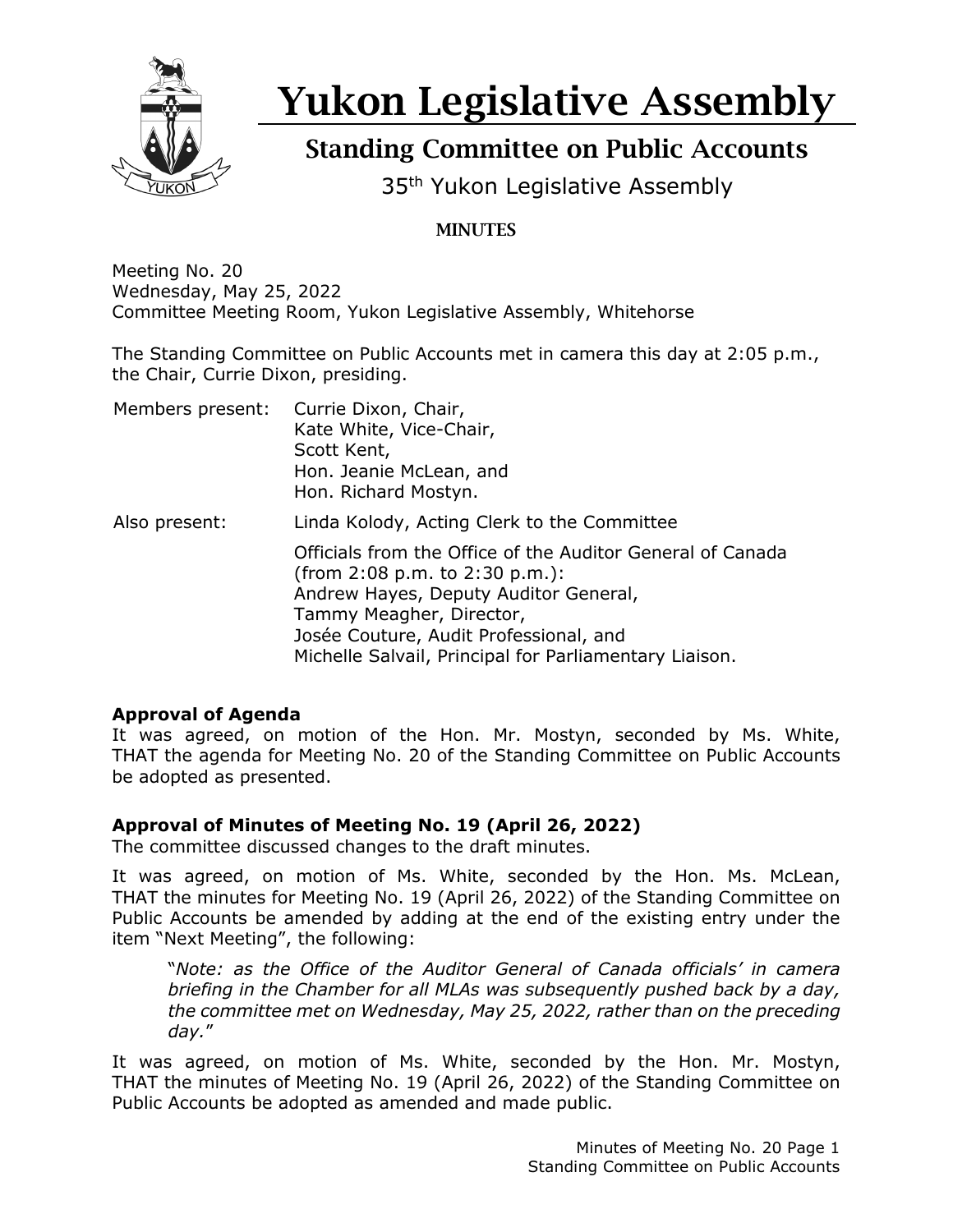#### *Report of the Auditor General of Canada to the Legislative Assembly of Yukon – Yukon Housing – Yukon Housing Corporation – Department of Health and Social Services*

Pursuant to Standing Order 45(3), the Standing Committee on Public Accounts considered a report of the Auditor General.

It was agreed, on motion of Ms. White, seconded by Mr. Kent, THAT Andrew Hayes, Deputy Auditor General, Tammy Meagher, Director, Josée Couture, Audit Professional, and Michelle Salvail, Principal for Parliamentary Liaison, from the Office of the Auditor General of Canada, appear before the Standing Committee on Public Accounts May 25, 2022 at 2:08 p.m. to brief the committee on matters related to the performance audit report on Yukon housing.

The committee met with the officials from the Office of the Auditor General of Canada.

Mr. Hayes, Ms. Meagher and Ms. Couture answered questions from committee members.

The Committee expressed interest in holding a public hearing on the *Report of the Auditor General of Canada to the Legislative Assembly of Yukon – Yukon Housing – Yukon Housing Corporation – Department of Health and Social Services* in the future.

Mr. Hayes and Ms. Meagher indicated that it was anticipated that in May 2023, the Office of the Auditor General of Canada would present an audit of COVID-19 vaccine delivery in Yukon.

The officials from the Office of the Auditor General of Canada were excused from the meeting at 2:30 p.m.

#### **Other business**

It was reviewed that Friday, May 27, 2022 is the deadline for committee members to submit their comments to the committee clerk on the draft report on education.

It was reviewed that the Canadian Council of Public Accounts Committees (CCPAC) conference will be held in Ottawa August 28 to 30, 2022.

It was reviewed that the Canadian Audit & Accountability Foundation (CAAF) is working on an article on Yukon's Standing Committee on Public Accounts and the committee's progress since 2017, and that the CAAF will provide the committee with the draft article for review before it is published.

#### **Next Meeting**

The Standing Committee on Public Accounts will next meet to the call of the Chair.